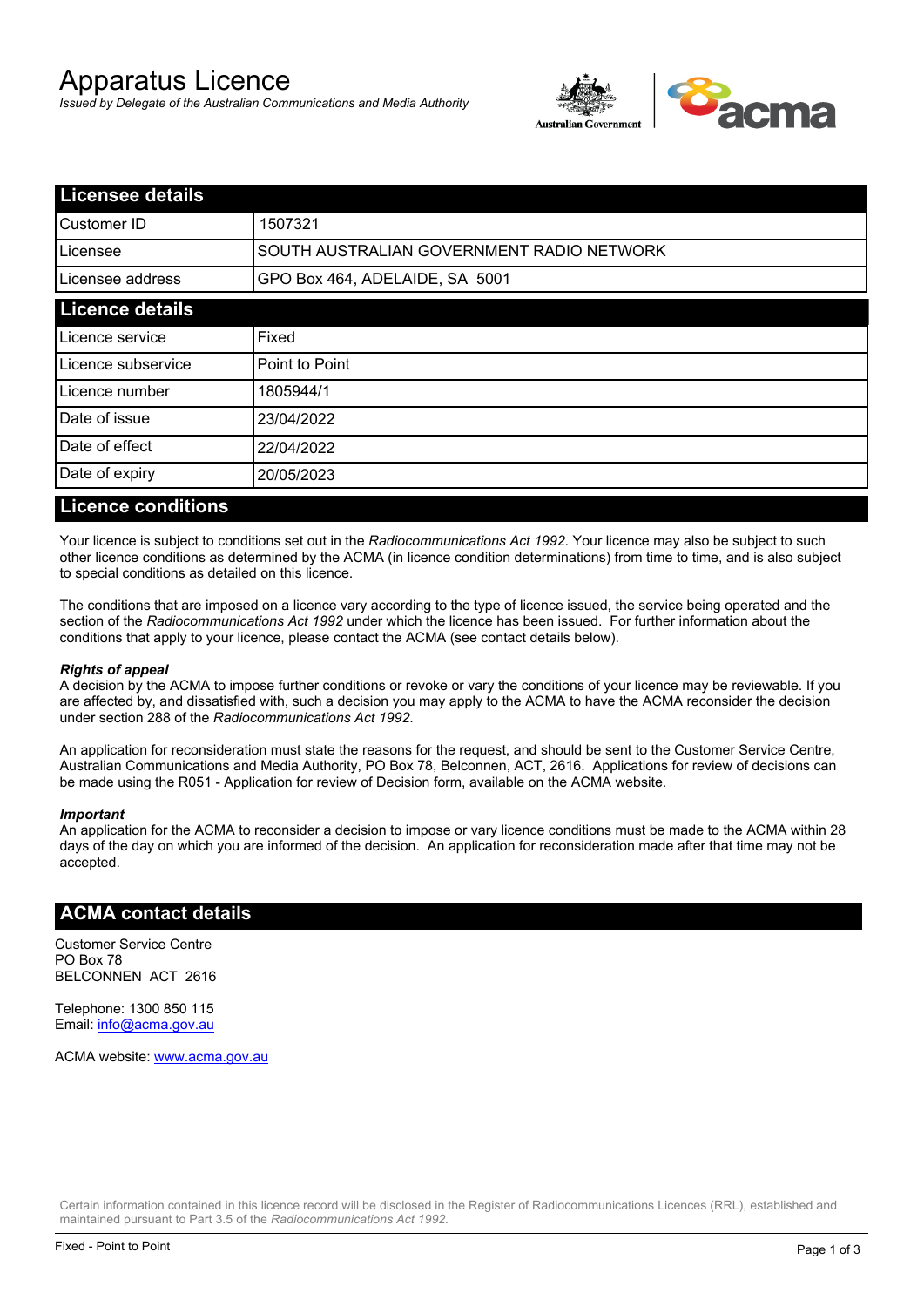# **Advisory Notes applying to licence no.: 1805944/1**

Conditions applicable to the operation of Point to Point station(s) authorised under this licence can be found in the Radiocommunications Licence Conditions (Apparatus Licence) Determination and the Radiocommunications Licence Conditions (Fixed Licence) Determination, the 'fixed licence lcd'. Copies of these determinations are available from the ACMA and from the ACMA home page (www.acma.gov.au).